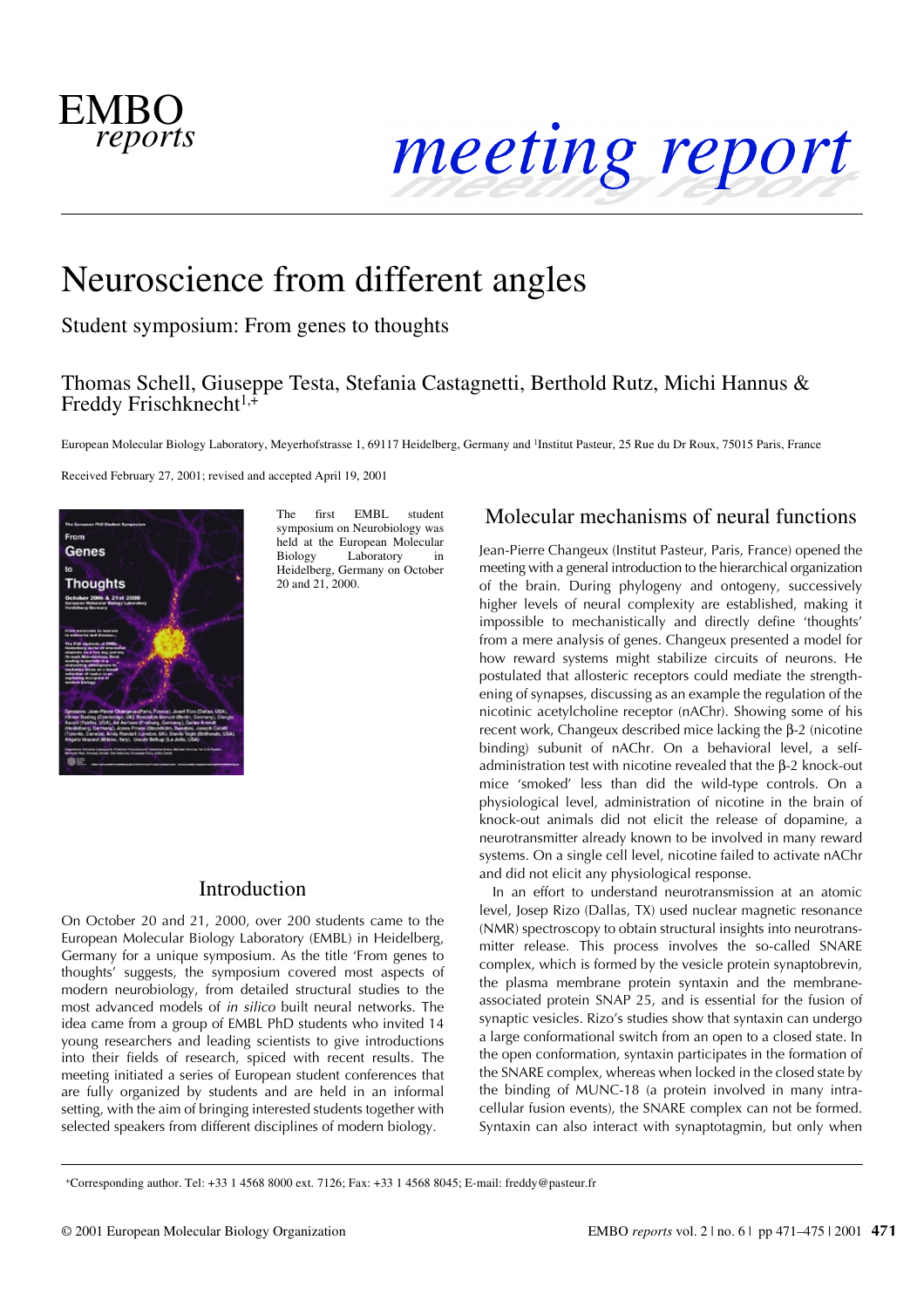the latter has calcium bound. These calcium ions neutralize repulsive charges that otherwise repel the two proteins.

The role of calcium in regulating gene expression after stimulation of a neuron was discussed by Hilmar Bading (Cambridge, UK). He described how different signaling cascades lead to the expression of different genes through spatially distinct elevations of calcium levels. While a rise in nuclear calcium leads to activation of transcription mediated by the cyclic-AMPresponse element (CRE), increased cytoplasmic calcium stimulates the serum response element (SRE). Bading and colleagues found that cytoplasmic and nuclear calcium both trigger the phosphorylation of the CRE binding protein CREB at its activator site serine 133. Whereas this is not sufficient to activate transcription yet, it enables the transcriptional coactivator CREB binding protein (CBP) to bind to CREB, forming a complex primed for activation by the nuclear (but not cytoplasmic) calcium-sensitive CaM kinase IV. Interestingly, the route of calcium entry also plays a role in determining the response. When calcium enters through L-type calcium channels, CBP is activated and recruited to CREB, and transcription is strongly induced. Calcium flux through NMDA receptors induced by exposure to glutamate also activates CBP. However, CBP is only recruited to CREB transiently, if at all, under these conditions. Consequently, the transcriptional response is weak. Finally, a third pool of calcium can also modulate gene expression: submembraneous calcium transients lead to the phosphorylation of p42/44 MAP kinase and to CAM kinase IV-independent phosphorylation of CREB. Bading's studies beautifully illustrate the combinatorial organization that relates intracellular calcium signaling to the activation of different programs of gene expression.

#### Development of nervous systems

An issue of debate in evolutionary biology is whether the central nervous systems (CNS) of vertebrates and invertebrates have a common precursor or have evolved independently (Figure 1). Detlev Arendt (EMBL, Heidelberg, Germany) compared the patterning molecules that are involved in the development of the CNS in distantly related species. He discussed the concept of a dorsoventral axis inversion, which postulates that 'ventral' for insects amounts to 'dorsal' for vertebrates, indicating that the CNS of insects and vertebrates did not evolve independently. Supporting this concept is the fact that the two systems use homologous genes to achieve opposing tasks, e.g. *Drosophila* DPP has dorsalizing activity in the fruit fly, while the mouse homolog, BMP-4, has ventralizing activity. Another set of genes that allows the study of complex mechanisms in simpler model organisms includes Pax6, which is important for eye development in mouse. In Polychaeta, the Pax6 homolog is expressed in their most primitive eye. Consisting of only two cells, one photoreceptor and one pigment cell, the eye of the polychaete Platynereis could be close to an ancient common precursor for both insect and vertebrate eyes. These results argue that distantly related model systems can yield insights into fundamental neurobiological problems.

Joe Culotti (Toronto, Canada) investigates the pathways taken by migrating neurons in the nematode *Caenorhabditis elegans*. Early screens resulted in a multitude of mutants that displayed uncoordinated movements. Many of the genes mediating these



**Fig. 1.** Drawings of adult central nervous systems (CNS) in distantly related Bilateria. The dorsal and ventral CNS found in Bilateria could have evolved independently or by axis inversion from a common ancestor. Arendt and co-workers have found support for the concept of axis inversion on the molecular level (see text). Figure modified from different sources including Arendt and Nübler-Jung (1999) and reproduced with permission from The Company of Biologists Ltd.

effects are now cloned and some have homologs in vertebrates. For example, UNC-6 (netrin in vertebrates), along with the UNC-6 receptors UNC-5 and UNC-40, is responsible for guidance of migrating growth cones along the dorsoventral axis. However, it is clear that these are not the only molecules involved in the process of guiding neurons along, down, up and across the worm. Culotti and colleagues isolated a novel TGF-β homolog (UNC-129) that is expressed in a gradient along the dorsoventral axis, under the control of a forkhead transcription factor (UNC-130). Both molecules are required for circumferential migrations of neurons. Interestingly, UNC-130 also plays a role during embryonic development, independently of UNC-129.

Switching gears, Jonas Frisén from the Karolinska Institute in Stockholm, Sweden reported evidence against the traditional view that, once the brain has established full function, no additional neurons can form. He described the discovery of neural stem cells, which continue to regenerate as many as 100 000 neurons per day in the olfactory bulb of the mouse and develop into neurons, astrocytes and oligodendrocytes. Bona fide neural stem cells can be cultured *in vitro*, where they form clonal aggregates (neurospheres) of 30–40 cells. *In vivo*, these cells all line up along the ventricular epithelium. These rarely dividing ependymal stem cells give rise to fast dividing progenitor cells localized in the subventricular zone, and these produce neuroblasts that migrate as far as the olfactory bulb. Interestingly, the *de novo* generation of neurons seems to be a regulated process that can also occur later in life, for example, during brain injury. Frisén demonstrated this by injuring the dorsal funiculus of the spinal cord of mice, which induced a dramatic increase in the proliferation of ependymal stem cells. These experiments demonstrate that even an adult brain has the potential to generate neurons *de novo*, and therefore can repair injuries. Future research will focus on strategies for stimulating this self-repair capacity in diseases that are linked to brain lesions (e.g. Alzheimer's or Huntington's disease), as was addressed later in the meeting by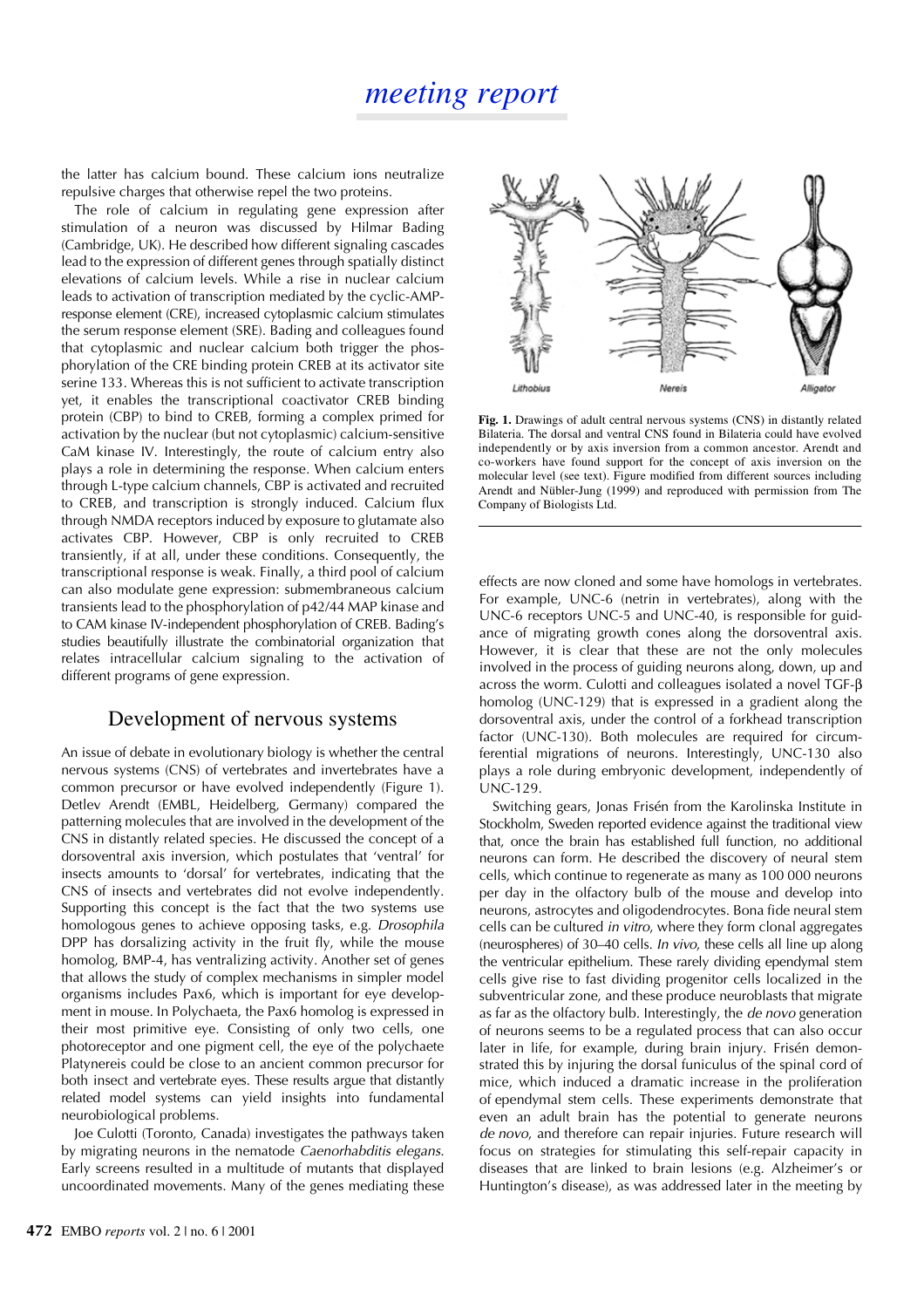Maeve Caldwell (Cambridge, UK). Even more strikingly, adult neural stem cells are pluripotent; Frisén introduced stem cells from adult mice into both chicken and mouse embryos and showed that they localize to various tissues where they acquire the respective fate of that particular tissue. So far, however, none of the many laboratories working on neural stem cells has reported these cells to contribute to the germ line. However, this might well turn out to be due to technical obstacles.

#### Learning, memory and neural networks

Three different kinds of memory are known: short-, mediumand long-term. Randolf Menzel (Freie Universität Berlin, Germany) uses honey bees to examine the neural and cellular mechanisms for, and the contents of, these memory states. Menzel immobilized bees and looked at their olfactory systems after reward learning of odors. He found that multiple learning trials led to stable long-term memory, and a single learning trial to short- and medium-term memory, with an early consolidation phase in the minute range. A single neuron was found to represent the reward pathway in the bee brain. Stimulation of this neuron, paired with odor, could replace the sugar reward in a learning exercise. Using calcium-imaging techniques, Menzel showed that every odor stimulates a distinct pattern of activity in the glomeruli of the antennal lobes. In these lobes, the activities of both protein kinase A (PKA) and protein kinase C rise during learning. The role of PKA activity in the antennal lobe for the transition from medium- to long-term memory was determined by measurements during photolysis of caged cAMP. A single learning trial now leads to the establishment of long-term memory. When PKA was down-regulated by injection of an antisense RNA specific for the catalytic subunit, the formation of long-, but not short-term, memory was inhibited. Menzel concluded that PKA plays an important role in the transition from short- to long-term memory.

Like honey bees, zebra finches are not just cute but provide an efficient model system to study mechanisms of learning. Natalia Denisenko-Nehrbass (CNRS, Paris, France) presented an exciting study on the molecular mechanisms governing song learning. Unlike canary birds, which modify their songs throughout their lives, zebra finches learn their song once and repeat it ever after. Denisenko-Nehrbass and colleagues isolated the high vocal center (HVA), a region of the brain known to be important for song development, and identified a class 1 aldehyde dehydrogenase (zRalDH) involved in the learning of songs. In song nuclei, zRalDH synthesizes retinoic acid, a molecule that has been implicated in many developmental processes of the CNS. Inhibition of this enzyme interfered severely with song development, supporting its importance in establishing memory.

With a fast leap into the potential of computational biology, Giorgio Ascoli (Fairfax, VA) turned the attention of the audience towards the construction of virtual brains *in silico*. Ascoli's group has designed new software that generates neural structures in virtual reality (www.krasnow.gmu.edu/L-Neuron/). These models (which strikingly resemble the real neurons first drawn by Cajal) can be virtually wired together to simulate entire parts of the brain, such as the hippocampus. As the anatomical accuracy of neural network models is crucial for the computational analysis of structure–function relationships, Ascoli hopes for the creation of an anatomical brain library (www.nimh.nih.gov/neuroinformatics/index.cfm), which he considers to be as important as deciphering the human genome.

Probing neural dynamics in cortical networks, Ad Aertsen (Freiburg, Germany) focused on how the brain manages to relate perception to behavior in a meaningful manner. His group studies the problem by analysing single- and multi-electrode recording data from the mammalian neo-cortex. Aertsen defines a 'functional group' of up to 50 simultaneously active neurons as cells that display a temporal relationship and share a common fate. Such a group is not a stable anatomical assembly of neurons, but changes for each task in a highly dynamic fashion. Depending on what an animal is doing, certain combinations of neurons will be orchestrated to display a specific 'melody of activity'. When a trained monkey expects an external signal, synchronous spiking can be observed in multi-electrode recordings. But only when the signal is delivered, is a change of neural activity registered in the synchronized cells. The precision with which these signals are synchronized poses a theoretical problem: these neurons must fire 10 times more precisely than expected from the known biophysical properties of their membranes (capacitative membrane constant). Using computational models, Aertsen and his colleagues found that, indeed, 1 ms synchronous spikes can survive in a network as long as at least 50–100 synchronized cells are available to maintain the signal.

#### Diseases of the nervous system

The last session of the symposium was dedicated to the molecular mechanisms underlying diseases of the nervous system and their potential therapies. Ursula Bellugi (La Jolla, CA) focused on Williams syndrome (WS), a genetic disease that affects 1 in ~25 000 individuals and results in cognitive and physical abnormalities. WS patients achieve the same overall IQ score as patients with Down syndrome (DS). However, the language abilities of WS patients are sometimes even more elaborate than those of unaffected children of the same age. On the other hand, people with WS have stronger spatial defects than do DS patients (Figure 2). Interestingly, in line with their remarkable creativity, children with WS seem to be much more outgoing and friendly to strangers than are unaffected kids. Molecular genetics has revealed that a single-copy deletion, spanning ∼17 genes, pseudogenes and transcription factors on chromosome 7, is responsible for the disease. Bellugi and her team are starting to link some of these genes to special aspects of the disease by identifying rare patients who only show some features of the disease and have smaller deletions. Indeed, neither mental retardation nor disease-associated facial features are seen in people with only the central five genes missing. At the end of her fascinating seminar, Bellugi described how WS patients see us, the supposedly 'normal' people: 'cold, but with a lot of love and understanding, most of them could develop the ability to express emotions, to feel music, laugh and enjoy life'.

From this promising outlook for overcoming our own shortcomings, Danilo Tagle (Bethesda, MD) turned to a description of Huntington's disease (HD). HD (affecting 1 in ∼10 000 individuals) is characterized by selective neural loss (especially in the striatum and the cerebral cortex), leading to involuntary movements (chorea) and intellectual impairment. The HD gene,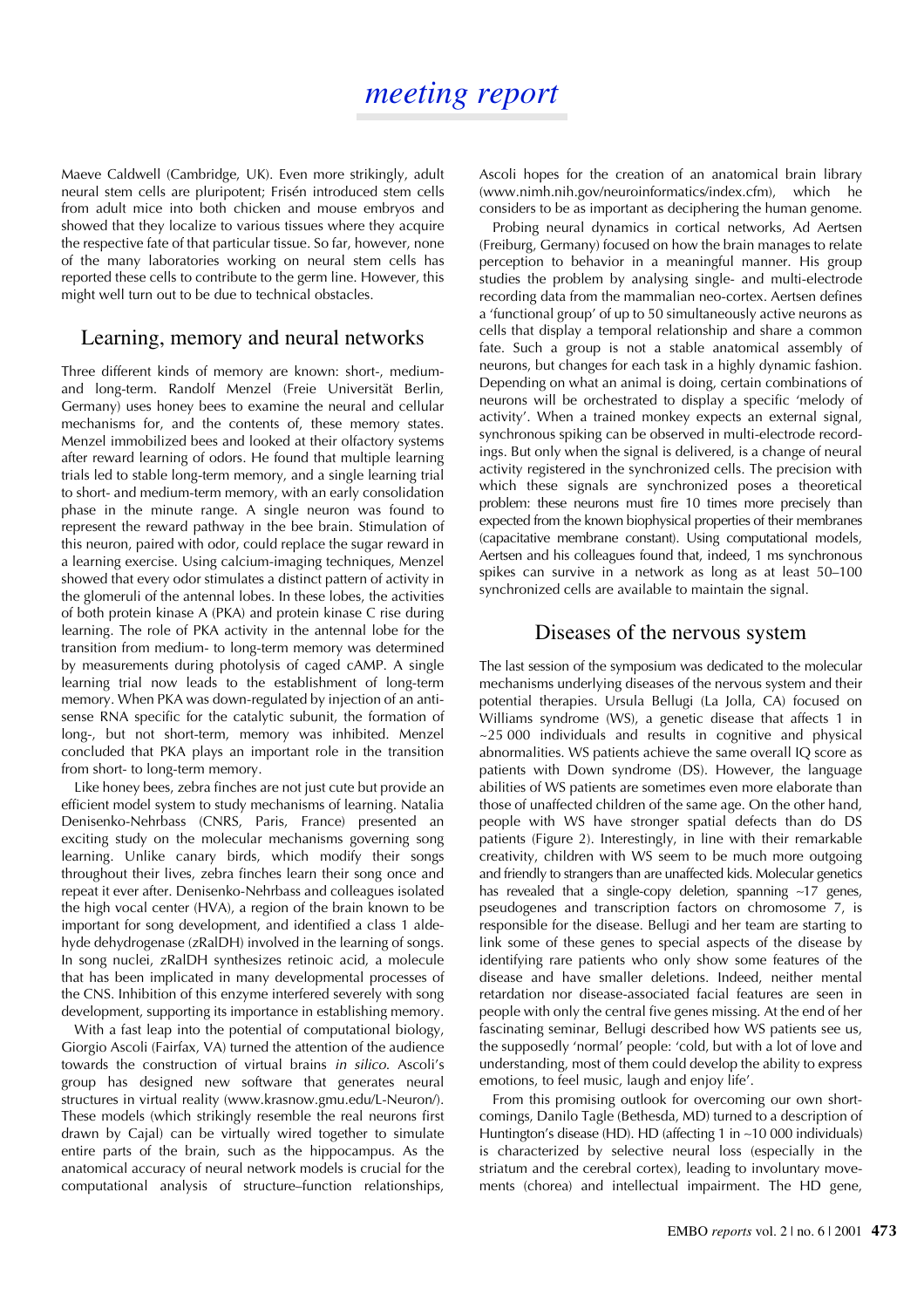

**Fig. 2.** Patients with Williams syndrome (WS) and Down syndrome (DS) show different spatial deficits. (**A**) The houses drawn by adolescent and adults with WS contain many features of houses but are not organized coherently. On the contrary, the drawings of houses by age-matched and full scale IQ-matched DS adults are less detailed but have the correct appearance. (**B**) Block-design task; both individuals with WS and DS fail, but in different ways: WS patients show disjointed and fragmented designs, while DS patients maintain the overall configuration but make mistakes in internal details. (**C**) Delis hierarchical processing task: subjects are asked to copy a large global figure made of smaller local forms (a 'D' made of 'Y's). Once more, the failure in both groups is different: people with WS have a tendency to reproduce the local elements spread all over the page while persons with DS tend to produce only the global forms. Figure reprinted from Bellugi *et al.* (1999)*,* with permission from Elsevier Science and Ursula Bellugi (The Salk Institute for Biological Studies, La Jolla, CA).

huntingtin, lacks homology to any other gene, is widely expressed, and localizes in the cytosol where it interacts with several proteins. In HD patients, huntingtin displays an expansion of a CAG trinucleotide repeat coding for a stretch of glutamines in the first of its 67 exons. This repeat length is highly polymorphic in the healthy population, ranging from 5–35 repeats; in HD patients, the extended range lies between 26 and 121 repeats. The longer the repeat, the earlier the disease manifests itself. However, no function has been assigned to the protein yet. Mouse knock-out experiments showed that it is required for embryonal development. Therefore, Tagle concentrated his efforts on making three knock-in mice with repeats of 16 (wild type), 48 and 89 CAGs. Elongation of the CAGs indeed caused a progressive neurological phenotype that included motor and behavioral abnormalities and a restricted pattern of neural cell death. However, it remains to be fully proven that only the CAGs and not any other part of the protein are fully responsible for the disease.

Picking up on the Huntington problem, Maeve Caldwell ventured towards possible therapies for neurodegenerative diseases. Transplantation of neural tissue (from aborted human embryos) has been successfully applied in the treatment of Parkinson's disease to replenish dopaminergic neurons in the striatum of patients. However, ethical and practical problems led Caldwell to study neural stem cells as a potential alternative. She developed a cocktail of growth factors that yields, for each stem cell culture, 65% of neurons, a substantial improvement over previous attempts and a promising step towards future therapies for neurodegenerative diseases.

Degeneration of neurons can be painful in many ways. In the final lecture, Andy Randall (SmithKline Beecham, Harlow, UK) vividly showed how a modern industrial approach to remedy this problem combines large-scale screening with targeted knock-out technology and a good team of smiling electrophysiologists. Capsaicin, from red hot chili peppers, elicits a sensation of burning pain. It is used in some anti-arthritis creams to desensitize pain receptors and thereby relieve the patients. Randall described how the capsaicin (a vanilloid) receptor (VR1) and a range of related ion channels were cloned. He found that, upon capsaicin binding, the temperature- and pH-sensitivity of the channel increase. Randall and colleagues then screened a library of over 400 000 different chemicals and obtained a specific inhibitor of the channel. This compound is now being investigated for its potential use in pain treatment. To investigate the *in vivo* function of VR1, the team created a knock-out mouse. There was no significant difference between mice lacking the VR1 receptor and the wild type when tested for heat response, indicating that other receptors also play a role in detecting heat. However, the knock-out animals show a complete loss of inflammation-induced thermal hyperalgesia, which raises the hope that a specific VR1 antagonist will prove useful in treating inflammatory pain.

#### Conclusions

This tour through neurobiology featured some interesting novelties. For the first time, an international symposium at EMBL was entirely organized by students. Not only top quality speakers, but also a large group of interested students from as far as Japan, were attracted by this new educational concept of exposing students to experts from different disciplines within an exciting area of modern biology. The symposium was greatly appreciated, not only by the students. The speakers were enthusiastic about the meeting, and perceived it as an opportunity both to meet colleagues and to exchange ideas on a much broader selection of topics in neurobiology than is normally allowed by more specialized, ad hoc meetings. Furthermore, the speakers managed to combine broad introductions with the presentation of novel, unpublished data during both their talks and the following discussions. Although designated a student conference, the symposium also attracted a number of more senior scientists. They clearly enjoyed what originally must have motivated them to become scientists—the fascination for biology something that, much too often, seems to be lost in the day-today business of the life sciences.

In his final address, Fotis Kafatos, Director General of EMBL, congratulated the organizers, pointed to the uniqueness of this meeting and promised to support future meetings of this type in coming years. Indeed the second European PhD student symposium will be held at EMBL on November 9 and 10, 2001 around the theme of evolution (www.EMBL-Heidelberg.DE/ Conferences/evosymp/).

#### Acknowledgements

We thank Barbara Janssens for comments on the manuscript and Fotis Kafatos, EMBL as well as EMBO for strongly supporting